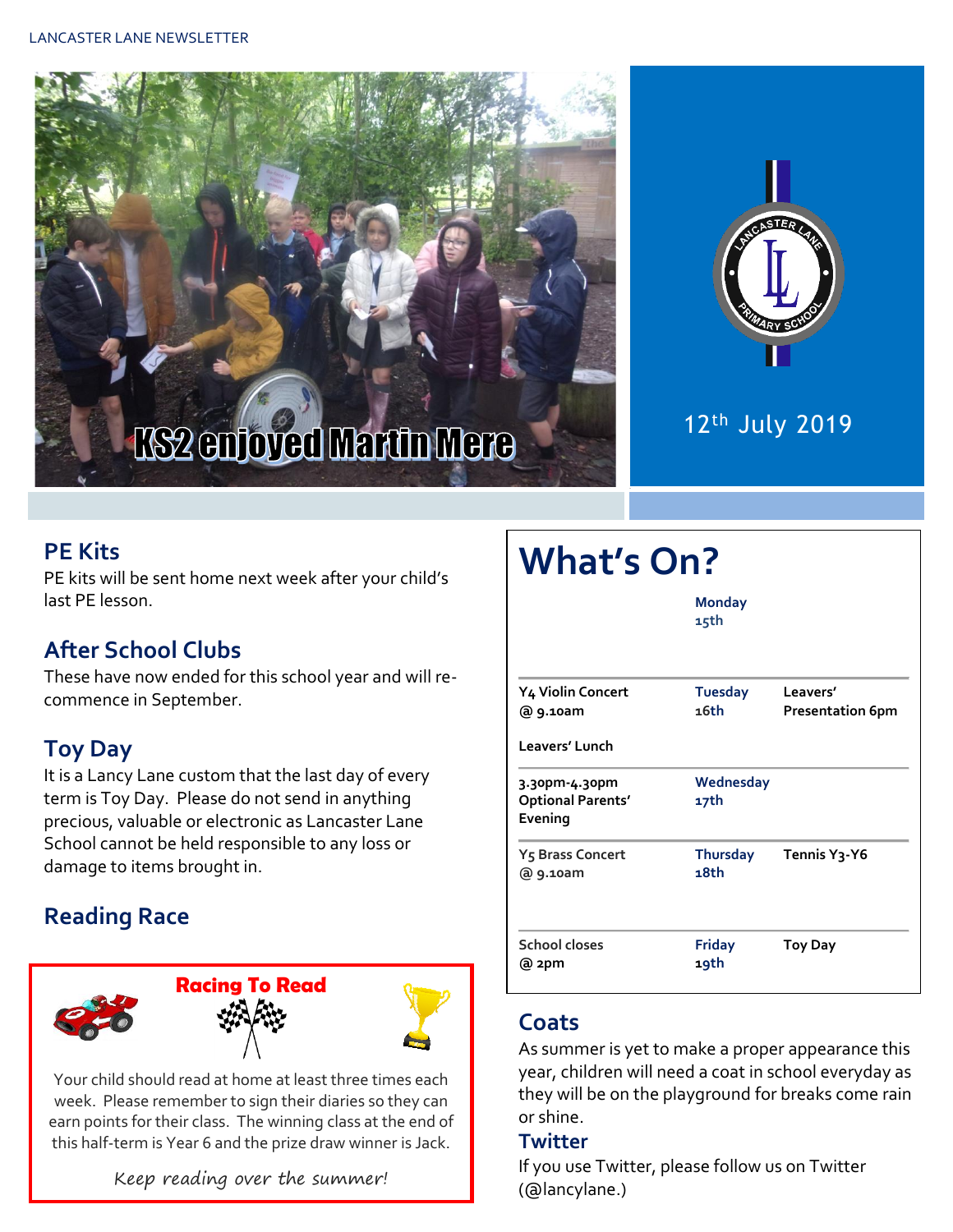#### **Musical Performances**

Y4 will be performing a violin concert for their parents on Tuesday, 16th July at 9.15am in the school hall and Y5 will be showing their parents what they have been learning in their brass lessons on Thursday, 18th July at 9.15am in the school hall. It is our school policy that parents may take photographs and videos of their child as long as these are not uploaded to social networking sites and we thank parents for respecting and adhering to our policy.

### **Information for the CURRENT Reception Class**

When your child is in Year 1, if they wish to buy a slice of toast at morning playtime they will need to bring in 20p in a named purse or wallet. They will also need a set of waterproofs to go with their Wellington Boots – either an all in one or waterproof trousers and a jacket.

#### **Guard of Honour**

It is another Lancy Lane tradition to give the Year 6 leavers, other pupils who are leaving and any departing staff a Guard of Honour at 2pm on the last Friday. We ask that ALL parents wait in the playground when collecting their child at 2pm. Y2 will be dismissed straight from the Guard of Honour and Reception and Year 1 will be taken back into their classrooms to be handed safely over to parents as usual. It's advisable to bring a hanky!

#### **Leavers' Presentation**

We are looking forward to welcoming our Year 6 parents to the Leavers' Presentation on Tuesday evening. It is usually the hottest night of year! Please be courteous to our neighbours and don't block their drive ways when parking outside school.

#### **End of Year Reports**

Your child's End of Year Report will be sent home today (Friday, 12th July). I would like to thank the teachers for the time and effort they have put into writing each report and I can genuinely say I have enjoyed reading each and every one. Any feedback on the new format for Years 1 – 6 will be welcome.

#### **Y3 / Y4 Football**

Congratulations to the Y3/4 football team in winning their match against Roe Lee Park School on Wednesday. You did yourselves and the school proud.

#### **Outside Achievements**

Beth in Y4 entered a gymnastics competition and won Gold in the Floor & Vault, Isobel in Y2 competed in a football tournament and her team came  $5<sup>th</sup>$ , Amber in Y2 received a trophy in football for trying hard all year and Isaac in Y2 competed in a football tournament and his team came 3rd. Well done to all of you



Woodland Walk.



Bug hunting.



Adventure Playground.